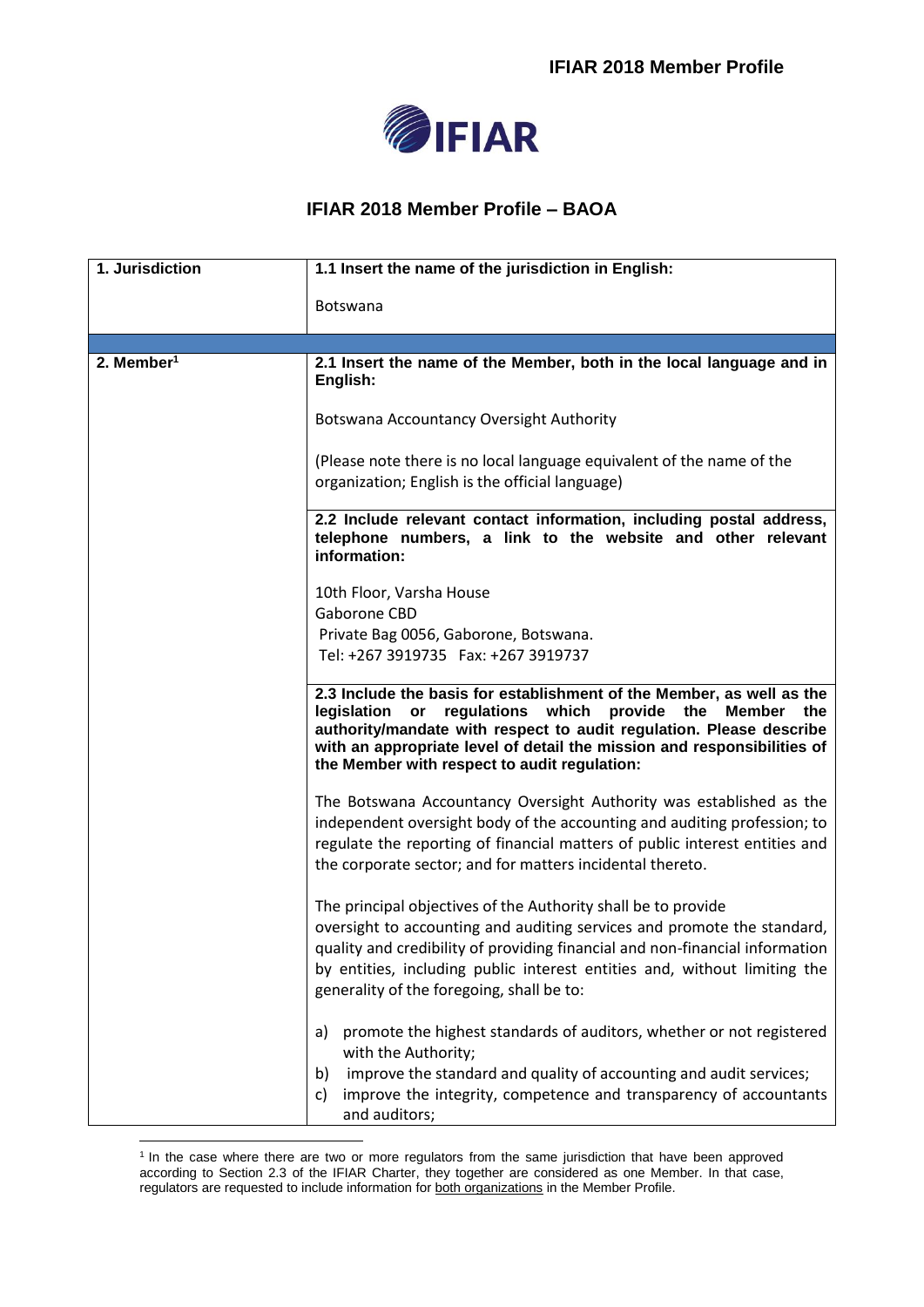

|                                                        | promote development of the accountancy profession;<br>d)<br>protect the interest of the general public and investors in entities,<br>e)<br>including public interest entities;<br>ensure compliance with and application of local and international<br>f)<br>accounting and auditing standards;<br>promote high standards of corporate governance and compliance with<br>g)<br>professional ethics;<br>monitor and adopt international developments in accounting and<br>h)<br>auditing fields; and<br>encourage effective collaboration with other regulators.<br>i)                                                                                                                                                                                                   |
|--------------------------------------------------------|-------------------------------------------------------------------------------------------------------------------------------------------------------------------------------------------------------------------------------------------------------------------------------------------------------------------------------------------------------------------------------------------------------------------------------------------------------------------------------------------------------------------------------------------------------------------------------------------------------------------------------------------------------------------------------------------------------------------------------------------------------------------------|
|                                                        | 2.4 Have there been any major changes to the Member's organization<br>or to the governing legislation since completing last year's Member<br>Profile?                                                                                                                                                                                                                                                                                                                                                                                                                                                                                                                                                                                                                   |
|                                                        | ⊠ No<br>$\Box$ Yes                                                                                                                                                                                                                                                                                                                                                                                                                                                                                                                                                                                                                                                                                                                                                      |
|                                                        | If yes, please describe these changes with an appropriate level of<br>detail:                                                                                                                                                                                                                                                                                                                                                                                                                                                                                                                                                                                                                                                                                           |
|                                                        | Not Applicable                                                                                                                                                                                                                                                                                                                                                                                                                                                                                                                                                                                                                                                                                                                                                          |
|                                                        |                                                                                                                                                                                                                                                                                                                                                                                                                                                                                                                                                                                                                                                                                                                                                                         |
| 3. Governing Body<br><b>Composition and</b><br>members | 3.1 Describe with an appropriate level of detail the current<br>composition of the Member's governing body, including the ratio<br>between Board members who are independent from the audit<br>profession and those who are not <sup>2</sup> . The audit profession includes, for<br>example: audit firms, professional accountancy bodies and bodies or<br>entities associated with the audit profession.                                                                                                                                                                                                                                                                                                                                                              |
|                                                        | In terms of the Financial Reporting Act, 2010, the functions and powers of<br>the Authority shall be exercised and performed by a Board of Directors<br>(independent of the audit profession) consisting of nine prominent<br>individuals of integrity and reputation as follows:                                                                                                                                                                                                                                                                                                                                                                                                                                                                                       |
|                                                        | a) the Accountant General;<br>the Governor of the Bank of Botswana;<br>b)<br>the Commissioner General of the Botswana Unified Revenue Service;<br>C)<br>the Chief Executive Officer of the Non- Bank Financial Institutions<br>d)<br>Regulatory Authority;<br>the Chief Executive Officer of Business Botswana (previously named<br>e)<br>the Botswana Chamber of Commerce, Industry and Manpower), and<br>the Chief Executive Officer of the Botswana Stock Exchange;<br>f)<br>two experienced professional accountants (experts) appointed by the<br>g)<br>Minister of Finance and Development Planning (the Minister) on<br>recommendation of the ex-officio members, in consultation with the<br>Botswana Institute of Chartered Accountants (the Institute) or its |

<sup>&</sup>lt;u>.</u>  $2$  An individual is independent of the profession even if he is a CPA, Chartered Accountant, or holder of another equivalent qualification, as long as this individual is not employed by or affiliated to a registered audit firm, nor employed by or affiliated to of a professional accountancy body, nor employed by or affiliated to bodies or entities associated with the audit profession.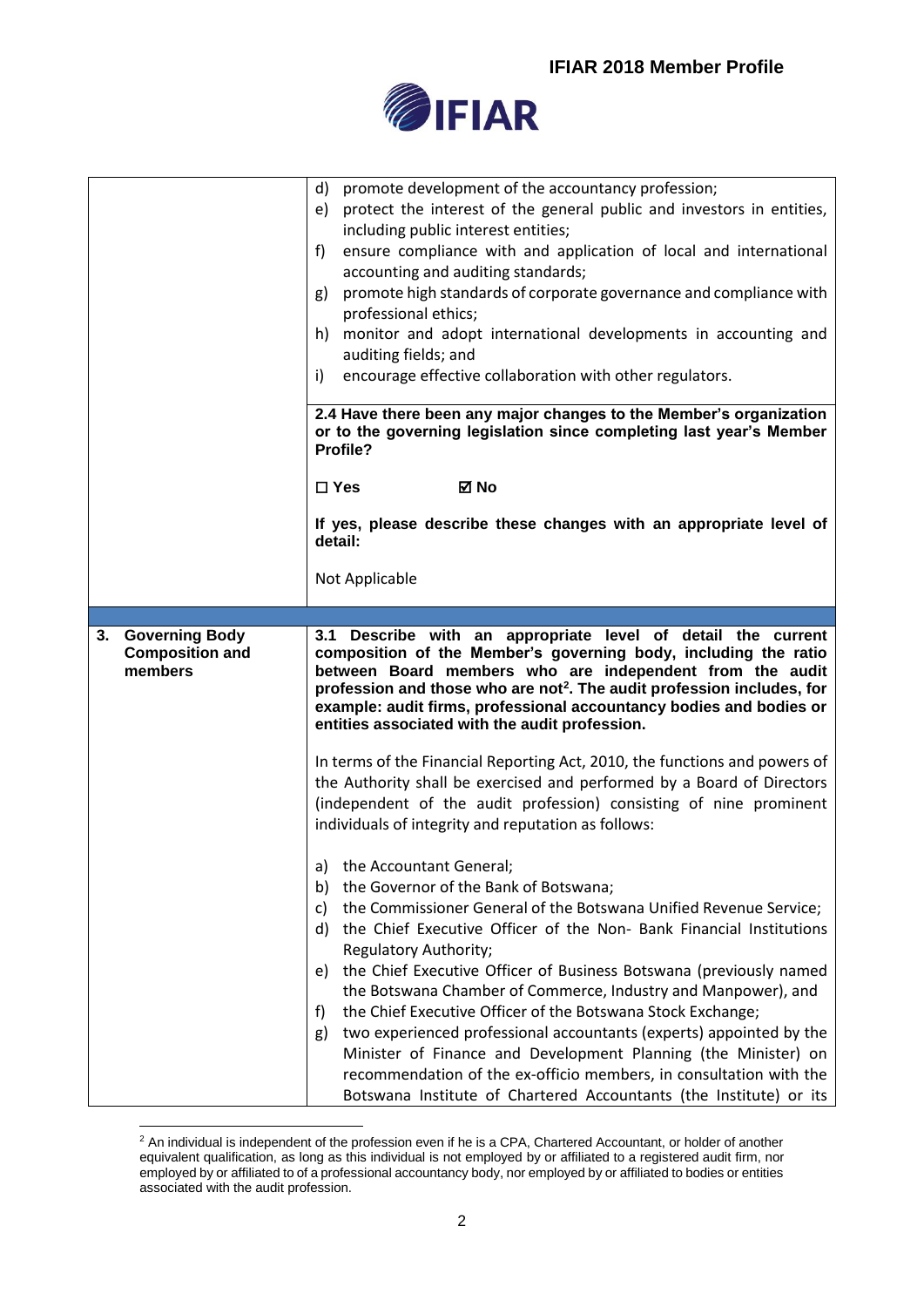

| successor. They hold office for a term of four years and shall be eligible                                                           |
|--------------------------------------------------------------------------------------------------------------------------------------|
| for re-election for one further term; and<br>one academic professional accountant appointed by the Minister on<br>h)                 |
| recommendation of the ex-officio members in consultation with the                                                                    |
| Institute or its successor and the Institute of higher learning. The                                                                 |
| Institutes shall hold office for a term of four years and shall be eligible                                                          |
| for re-election for one further term.                                                                                                |
| All Board members are independent from the audit profession. They are                                                                |
| all ex-officio members and serve as members by virtue of the office they                                                             |
| hold.                                                                                                                                |
|                                                                                                                                      |
| 3.2 What are the eligibility criteria / requirements and composition<br>requirements for the members of the governing body?          |
| In terms of the Financial Reporting Act, 2010, Section 10(2):                                                                        |
| a person shall not be appointed or elected as a member of the Board<br>1.                                                            |
| or be qualified to continue to hold office as a member who:                                                                          |
| is not a citizen of Botswana;<br>a)                                                                                                  |
| has in terms of a law in force in any country:<br>b)                                                                                 |
| (i) been adjudged or otherwise declared bankrupt or insolvent and                                                                    |
| has not been discharged; or                                                                                                          |
| (ii) made an assignment, arrangement or composition with his or her                                                                  |
| creditors, which has not been rescinded or set aside;<br>has within a period of 10 years immediately preceding the date of his<br>c) |
| or her proposed appointment, been convicted:                                                                                         |
| (i) in Botswana, of a criminal offence, or                                                                                           |
| (ii) outside Botswana, of an offence which if committed in Botswana,                                                                 |
| would have been a criminal offence, and sentenced by a court of                                                                      |
| competent jurisdiction to imprisonment for six months or more                                                                        |
| without the option of a fine, whether that sentence has been                                                                         |
| suspended or not, and for which he or she has not received a free                                                                    |
| pardon; or                                                                                                                           |
| has committed a material breach of the Code of Conduct and Ethics<br>d)                                                              |
| adopted by the Board.                                                                                                                |
| 2. A person on being appointed a member of the Board, shall not engage                                                               |
| in providing audit or assurance services, either in his or her name.                                                                 |
|                                                                                                                                      |
| 3.3. Is each member of the governing body independent from the audit                                                                 |
| profession? The audit profession includes, for example: audit firms,                                                                 |
| professional accountancy bodies and bodies or entities associated<br>with the audit profession.                                      |
| ⊠ Yes<br>$\square$ No                                                                                                                |
|                                                                                                                                      |
|                                                                                                                                      |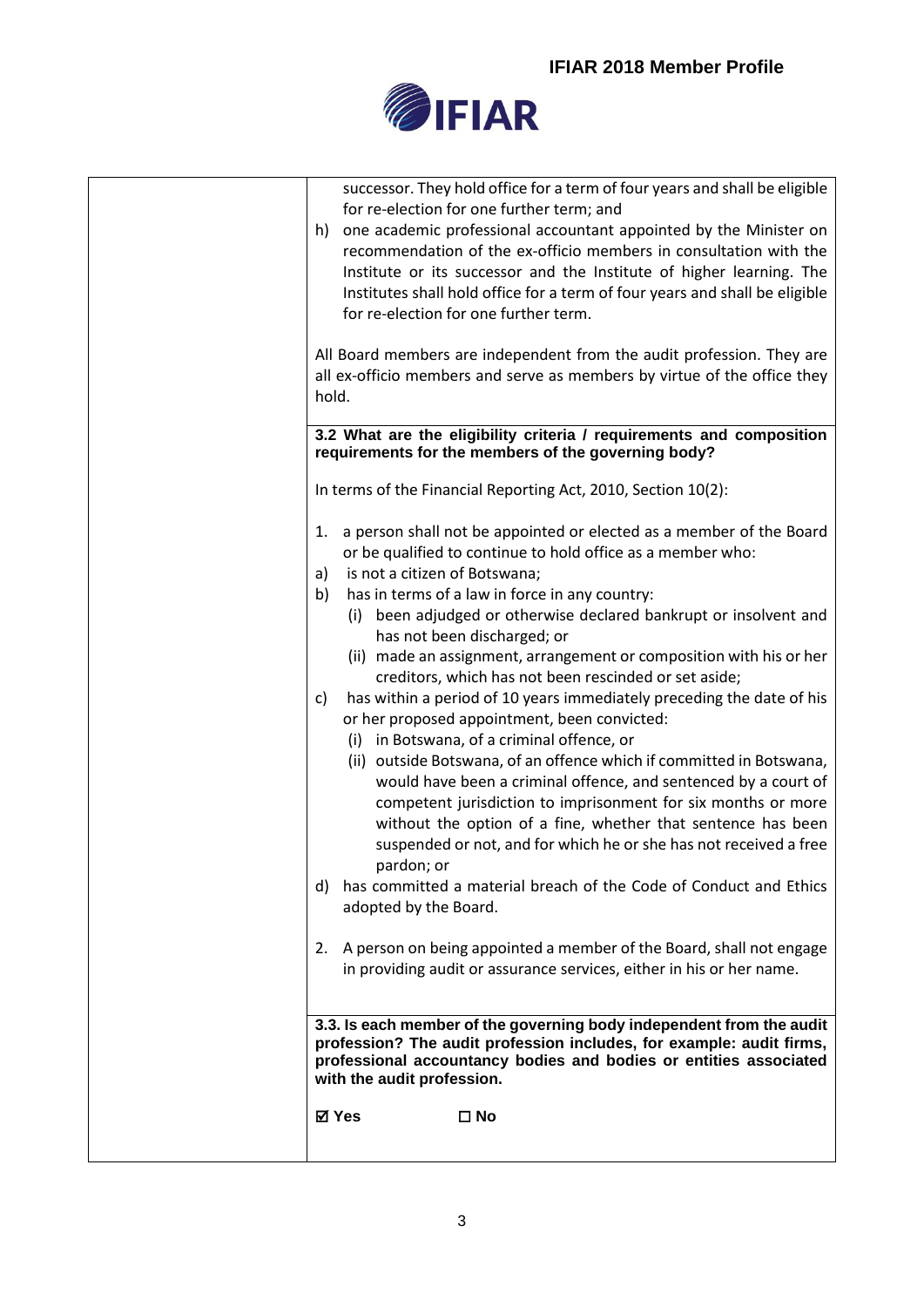

|                                   | 3.4 If the answer to question 3.3 is "No", is the majority of the members<br>of the governing body non-practitioner?                                                                                                            |
|-----------------------------------|---------------------------------------------------------------------------------------------------------------------------------------------------------------------------------------------------------------------------------|
|                                   | $\Box$ Yes<br>$\square$ No                                                                                                                                                                                                      |
|                                   | Not applicable; all members are independent                                                                                                                                                                                     |
|                                   | 3.5 If the answer to question 3.3 is "No", which safeguards are in place<br>to provide for the Member's overall independence from the audit<br>profession?                                                                      |
|                                   | Not applicable; all members are independent.                                                                                                                                                                                    |
|                                   | 3.6 Is there a restriction or recusal process that is applicable to<br>members of the governing body of the Member who are current or<br>former auditors/practitioners?                                                         |
|                                   | $\square$ Yes<br>$\square$ No                                                                                                                                                                                                   |
|                                   | This is not applicable because The Financial Reporting Act, 2010 requires<br>that "A person on being appointed a member of the Board, shall not<br>engage in providing audit or assurance services, either in his or her name." |
|                                   | Does this include a "cooling-off" period for former auditors?                                                                                                                                                                   |
|                                   | $\square$ Yes<br>$\square$ No                                                                                                                                                                                                   |
|                                   | Not Applicable                                                                                                                                                                                                                  |
|                                   | If yes to either of the above, please describe:                                                                                                                                                                                 |
|                                   | Not Applicable                                                                                                                                                                                                                  |
|                                   | 3.7 Other than the governing body, are members of the profession<br>involved in the Member's organization (e.g., in a management or<br>inspection function)?                                                                    |
|                                   | $\square$ Yes<br>⊠ No                                                                                                                                                                                                           |
|                                   | If yes, please describe their role with an appropriate level of detail:                                                                                                                                                         |
|                                   | Not Applicable                                                                                                                                                                                                                  |
|                                   |                                                                                                                                                                                                                                 |
| <b>Funding Arrangements</b><br>4. | 4.1 Describe the main funding arrangements of the Member, including<br>the setting and approval of the budget and the fees, if any:                                                                                             |
|                                   | BAOA is currently funded by the Government. BAOA prepares a budget of                                                                                                                                                           |
|                                   | its requirements at least six months before the end of each financial year                                                                                                                                                      |
|                                   | and presents it to the Government through the Ministry of finance and                                                                                                                                                           |
|                                   | Development Planning for approval. Once approval is given, Management<br>makes quarterly draw-downs of the funds allocated.                                                                                                     |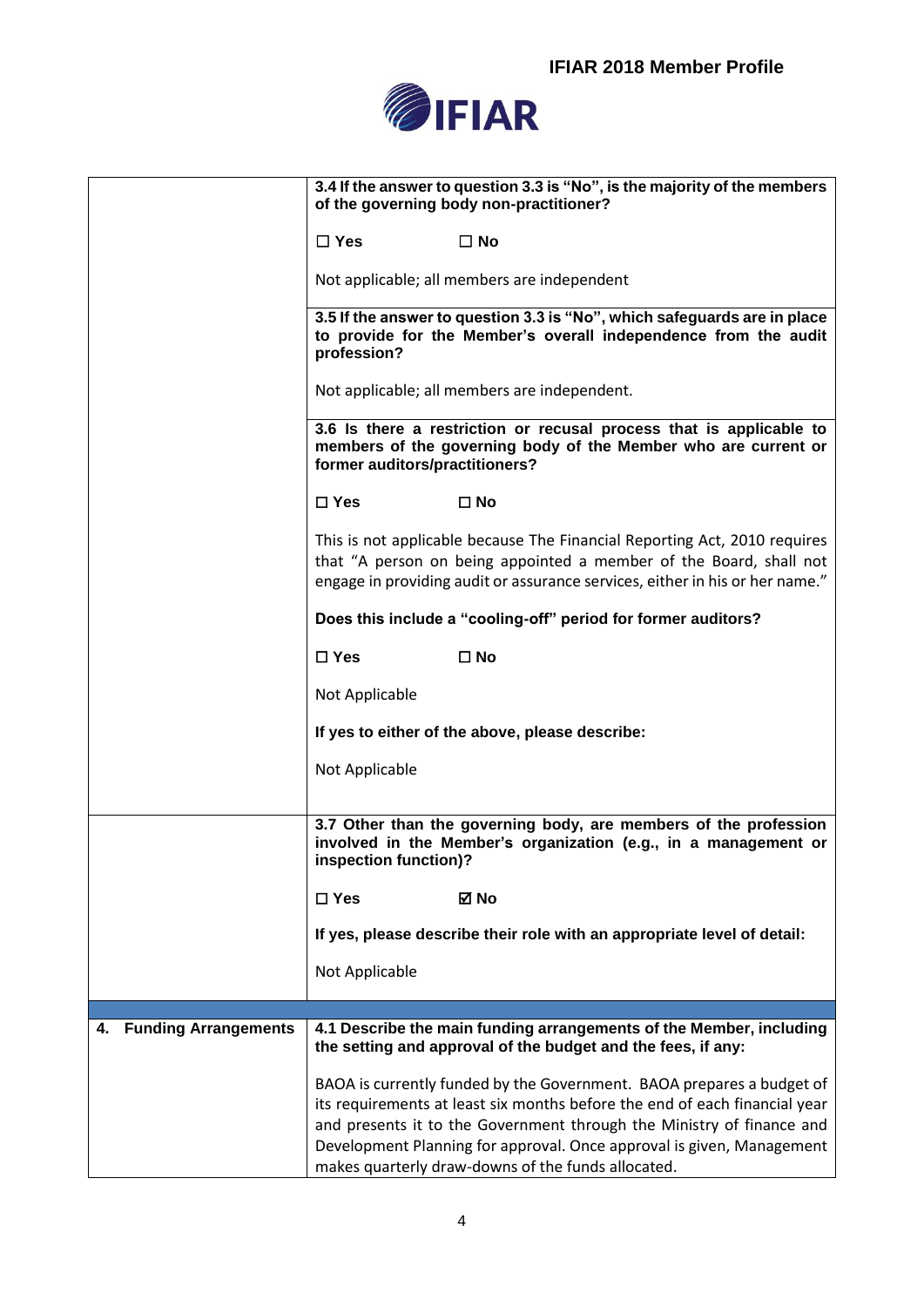

|                                | A funding model to involve all of BAOA's customers is under consideration.<br>However, BAOA has no intention of establishing direct review based fees<br>which may compromise its independence from the accountancy<br>profession which it regulates.<br>4.2 Is the funding free from undue influence by the profession?<br><b>⊠</b> Yes<br>$\square$ No<br>Please describe with an appropriate level of detail the safeguards in<br>place to prevent undue influence by the profession:                                                                                                                                                                                                  |
|--------------------------------|-------------------------------------------------------------------------------------------------------------------------------------------------------------------------------------------------------------------------------------------------------------------------------------------------------------------------------------------------------------------------------------------------------------------------------------------------------------------------------------------------------------------------------------------------------------------------------------------------------------------------------------------------------------------------------------------|
|                                | Currently, BAOA is mainly funded by the Government.<br>A funding model to involve all of BAOA's customers is under consideration.<br>However, BAOA has no intention of establishing direct review based fees<br>which may compromise its independence from the accountancy<br>profession which it regulates.                                                                                                                                                                                                                                                                                                                                                                              |
| <b>Inspection System</b><br>5. | 5.1 Does the Member have the responsibility for recurring inspections                                                                                                                                                                                                                                                                                                                                                                                                                                                                                                                                                                                                                     |
|                                | of audit firms undertaking audits of public interest entities (PIEs)?                                                                                                                                                                                                                                                                                                                                                                                                                                                                                                                                                                                                                     |
|                                | ⊠ Yes<br>$\square$ No                                                                                                                                                                                                                                                                                                                                                                                                                                                                                                                                                                                                                                                                     |
|                                |                                                                                                                                                                                                                                                                                                                                                                                                                                                                                                                                                                                                                                                                                           |
|                                | 5.2 Is this responsibility undertaken directly or through oversight of<br>inspection conducted by another organization?                                                                                                                                                                                                                                                                                                                                                                                                                                                                                                                                                                   |
|                                | <b>⊠</b> Directly<br>□ Through Oversight                                                                                                                                                                                                                                                                                                                                                                                                                                                                                                                                                                                                                                                  |
|                                | If through oversight of another organization, please describe with an<br>appropriate level of detail the other organization, its relation to the<br>Member, its role, and the arrangements for oversight:                                                                                                                                                                                                                                                                                                                                                                                                                                                                                 |
|                                | Not Applicable                                                                                                                                                                                                                                                                                                                                                                                                                                                                                                                                                                                                                                                                            |
|                                | 5.3 Please describe with an appropriate level of detail the<br>requirements and practices regarding the frequency of inspections:                                                                                                                                                                                                                                                                                                                                                                                                                                                                                                                                                         |
|                                | The Financial Reporting Act, 2010 requires BAOA to undertake audit<br>inspections of certified auditors and firms. The Audit Practices Procedures<br>require that such inspections be undertaken at least once every three<br>years (three-year inspection cycle). If an audit firm or certified auditor<br>passes an inspection, the next review will be carried out after three years.<br>If an audit firm or certified auditor fails a review, that firm or certified<br>auditor will require to be re-reviewed within the three year-cycle reviews<br>period, or is referred to the Enforcement Committee for appropriate<br>action, if the performance is judged to be unacceptable. |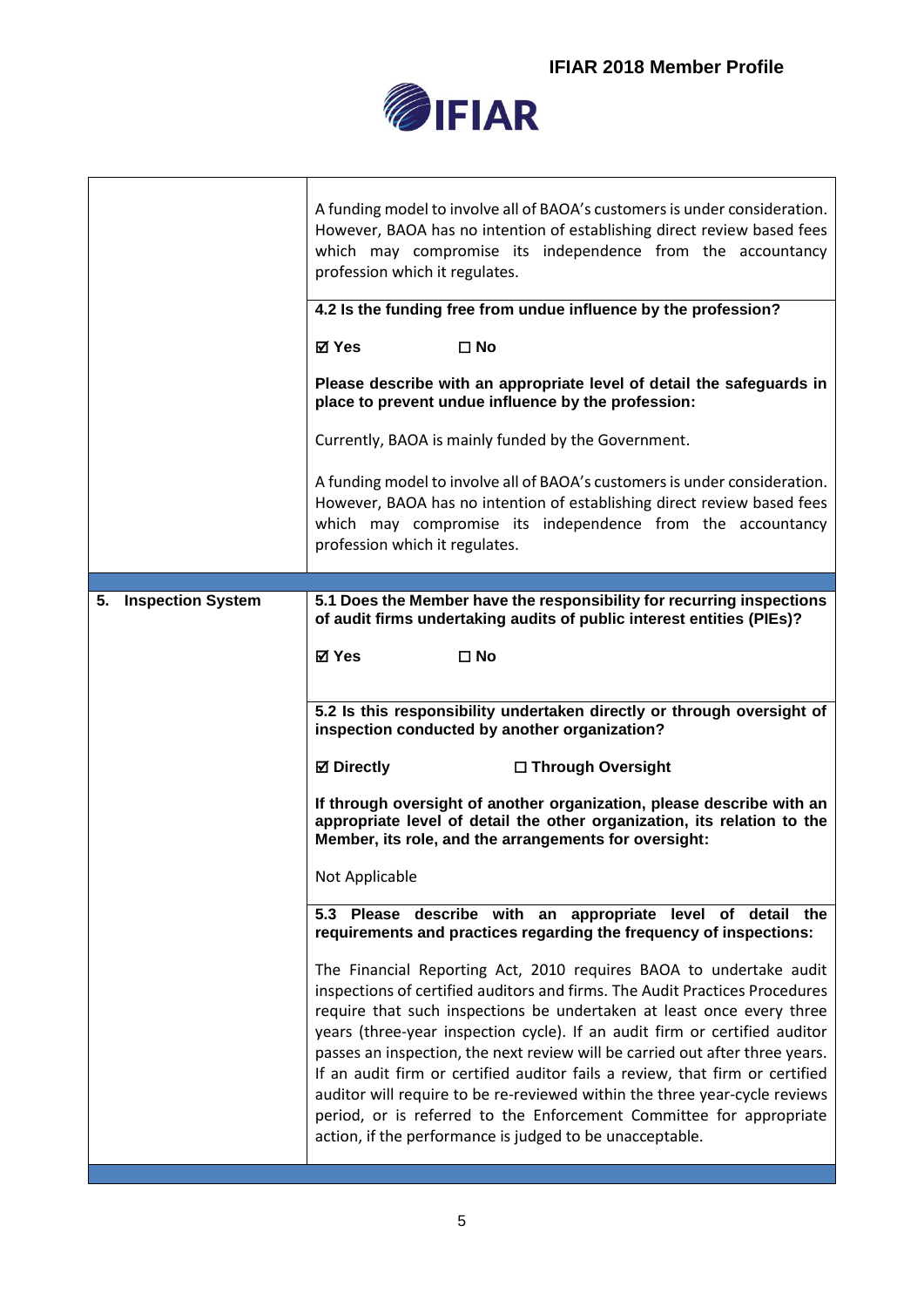

| <b>Audit and Financial</b><br>6.<br><b>Market</b>                                   | 6.1 Provide the number of audit firms subject to inspections. Include<br>an indication of the number of public interest audits (PIEs) and other<br>audits that fall under the Member's oversight or mandate.                                                                                                                                                                       |  |
|-------------------------------------------------------------------------------------|------------------------------------------------------------------------------------------------------------------------------------------------------------------------------------------------------------------------------------------------------------------------------------------------------------------------------------------------------------------------------------|--|
|                                                                                     | There are currently 32 registered audit firms in Botswana.                                                                                                                                                                                                                                                                                                                         |  |
|                                                                                     | However, as BAOA is still in establishment phase, there is no complete<br>information on the number of Public Interest audits and other audits that<br>fall under BAOA's oversight / mandate. This will be established by the end<br>of 2018; when the first full audit inspection cycle is expected to be<br>completed.                                                           |  |
|                                                                                     | 6.2 What are the sizes and market shares of each of the largest audit<br>firms in the Member's jurisdiction?                                                                                                                                                                                                                                                                       |  |
|                                                                                     | BAOA is still in establishment stage, and information in this regard is yet to<br>be fully collected. However, the information below gives an indication of<br>the sizes of the network firms operating in the country. As in most<br>jurisdictions in the world, members of the IFIAR Global Public Policy<br>Committee Firms (GPPC) dominate audits of Public Interest Entities. |  |
|                                                                                     | Number of<br>Firm<br>Partners<br>5<br>PwC<br>6<br>Deloitte                                                                                                                                                                                                                                                                                                                         |  |
|                                                                                     | <b>KPMG</b><br>4<br>$\overline{2}$<br>EY<br><b>Grant Thornton</b><br>$\sqrt{4}$                                                                                                                                                                                                                                                                                                    |  |
|                                                                                     | 5<br>Mazars<br>$\overline{2}$<br><b>BDO</b>                                                                                                                                                                                                                                                                                                                                        |  |
|                                                                                     |                                                                                                                                                                                                                                                                                                                                                                                    |  |
| 7.<br><b>Main Other</b><br><b>Responsibilities of the</b><br>Member within the area | 7.1 Please indicate whether the Member has responsibility for tasks<br>other than Inspections within the area of Audit Oversight:                                                                                                                                                                                                                                                  |  |
| of Audit Oversight                                                                  | <b>Ø Registration/Licensing</b><br>☑ Audit and/or Ethics Standard Setting<br>☑ Permanent Education of Auditors<br><b>☑ Enforcement</b><br>☑ Other: See below for BAOA's full mandate                                                                                                                                                                                               |  |
|                                                                                     | BAOA's full mandate as derived from its legal functions as stated in the<br>Financial Reporting Act, 2010 is as follows:<br>issue, adopt, establish, monitor and enforce financial reporting and<br>a)<br>auditing standards;<br>monitor the quality and fairness of financial reporting;<br>b)                                                                                    |  |
|                                                                                     | monitor and enforce compliance with the reporting requirements<br>C)<br>provided under any relevant enactment;                                                                                                                                                                                                                                                                     |  |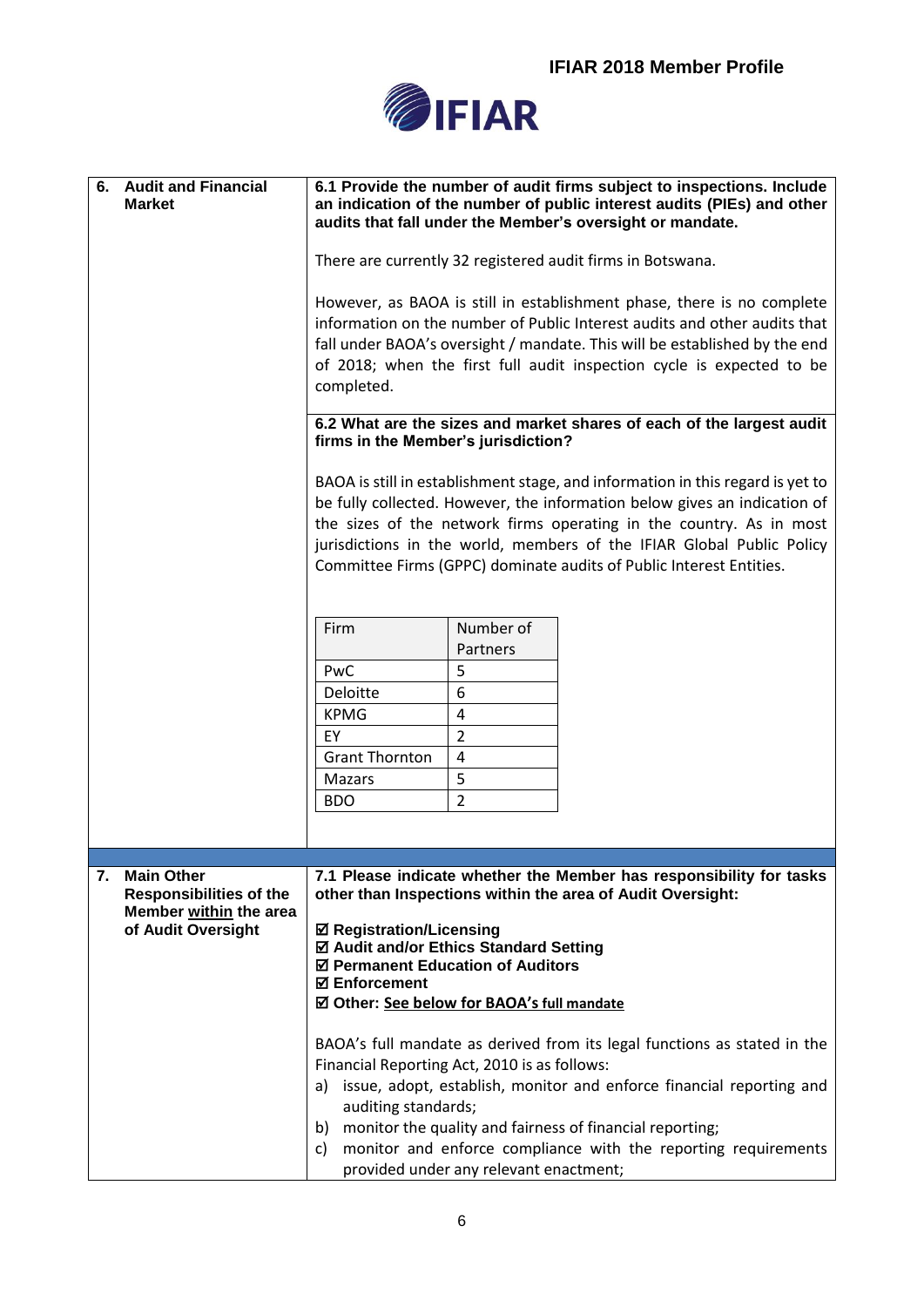

| d) ensure and enforce compliance with standards and pronouncements                                                                   |
|--------------------------------------------------------------------------------------------------------------------------------------|
| issued by the International Accounting Standards Board and the                                                                       |
| standard setting boards of the International Federation of                                                                           |
| Accountants;                                                                                                                         |
| e) oversee and monitor the services and professional conduct of certified                                                            |
| auditors of Public Interest Entities;                                                                                                |
| issue accounting and auditing rules, codes and guidelines in<br>f)                                                                   |
| accordance with the relevant laws and international standards;                                                                       |
| conduct investigations and where necessary, impose relevant<br>g)                                                                    |
| sanctions on certified auditors and officers of Public Interest Entities                                                             |
| as well as the Public Interest Entities;                                                                                             |
| h) establish, maintain and apply an investigation system and disciplinary                                                            |
| procedure against certified auditors and firms of Public Interest                                                                    |
| Entities as well as the Public Interest Entities and, where necessary,                                                               |
| coordinate with or refer any disciplinary proceedings to the Institute;                                                              |
| coordinate and cooperate with international institutions in the<br>i)                                                                |
| development and enforcement of financial reporting and auditing<br>standards;                                                        |
| oversee and monitor the regulatory system, training, professional<br>j)                                                              |
| development programs and examinations and other activities of the                                                                    |
| Institute;                                                                                                                           |
| initiate, organize and participate in educational and training programs<br>k)                                                        |
| in accounting and auditing;                                                                                                          |
| encourage, and where appropriate, finance research into any matter<br>$\vert$                                                        |
| affecting financial reporting, accounting, auditing and corporate                                                                    |
| governance;                                                                                                                          |
| m) provide accreditation to the institute and any trainer that meets the                                                             |
| required standards;                                                                                                                  |
| n) register Public Interest Entities; and                                                                                            |
| o) perform such other duties or functions as the Authority deems                                                                     |
| necessary for the purposes on implementing the provisions of the                                                                     |
| Financial Reporting Act, 2010.                                                                                                       |
| 7.2 If the Member has the responsibility for Registration/Licensing,                                                                 |
| please indicate whether this responsibility is undertaken directly or                                                                |
| through oversight of Registration/Licensing conducted by another                                                                     |
| organization?                                                                                                                        |
| <b>⊠</b> Directly<br><b>Ø Through Oversight</b>                                                                                      |
| If directly, please describe the responsibility with an appropriate level                                                            |
| of detail. If through oversight, please indicate the name of the other                                                               |
| organization and its composition (i.e. whether practitioners from the                                                                |
| audit profession are involved in decision-making). Also give a                                                                       |
| description of the powers of the other organization and procedure<br>applied, as well as the role of the Member in these procedures. |
|                                                                                                                                      |
| BAOA is directly responsible for registration and audit practice inspections                                                         |
| of Firms and Certified Auditors of Public Interest Entities. Audit practice                                                          |
| reports for Audit Firms and Certified Auditors of Public Interest Entities are                                                       |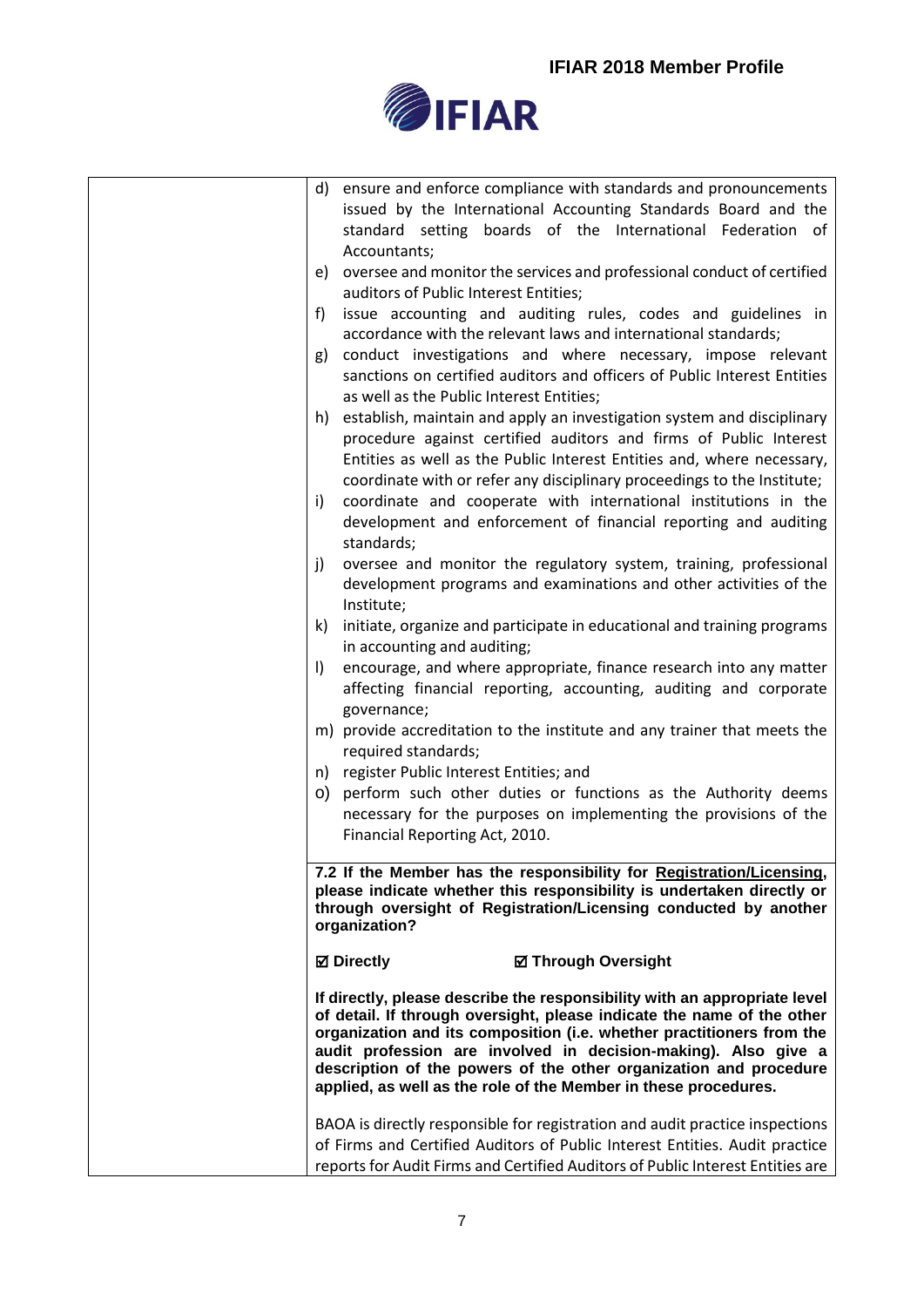

|    | examined by the Audit Practice Review Committee of BAOA, who then<br>recommend a course of action to the BAOA Board.                                                                                                                                                                                                                                                                                                                                                                       |
|----|--------------------------------------------------------------------------------------------------------------------------------------------------------------------------------------------------------------------------------------------------------------------------------------------------------------------------------------------------------------------------------------------------------------------------------------------------------------------------------------------|
|    | BAOA has entered into a Memorandum of Understanding (MoU) with<br>Botswana Institute of Chartered Accountants, whereby BAOA undertakes<br>audit practice inspections of Audit Firms and Certified Auditors of Non-<br>Public Interest Entities who are directly registered with BICA until such a<br>time that the legislation is changed to give BAOA the mandate to<br>undertake inspections of all audit firms and Certified Auditors.                                                  |
|    | In respect of Audit Firms and Certified Auditors of Non- Public Interest<br>Entities, the Audit Practice Review Committee of BAOA will examine audit<br>practice inspection reports prepared by BAOA and recommend a course of<br>action to BICA. BICA will then make the final decision and inform their<br>members accordingly. Audit Practitioners from the audit profession are<br>involved in the decision making of BICA. However, BAOA has oversight<br>responsibilities over BICA. |
|    | Amendments to the law have been commenced which, when passed, will<br>give BAOA the mandate to undertake inspections of all audit firms and<br><b>Certified Auditors.</b>                                                                                                                                                                                                                                                                                                                  |
|    | 7.3 If the Member has the responsibility for Audit and/or Ethics<br>Standard Setting, please indicate whether this responsibility is<br>undertaken directly or through oversight of Audit and/or Ethics                                                                                                                                                                                                                                                                                    |
|    | <b>Standard Setting conducted by another organization?</b>                                                                                                                                                                                                                                                                                                                                                                                                                                 |
|    | <b>⊠</b> Directly<br>□ Through Oversight                                                                                                                                                                                                                                                                                                                                                                                                                                                   |
|    | If directly, please describe the responsibility with an appropriate level<br>of detail. If through oversight, please indicate the name of the other<br>organization and its composition (i.e. whether practitioners from the<br>audit profession are involved in decision-making). Also give a<br>description of the powers of the other organization and procedures<br>applied, as well as the role of the Member in these procedures.                                                    |
|    | BAOA has the sole responsibility for Audit and Ethics Standard Setting in<br>Botswana. In accordance with Sections 52 and 53 of the Financial<br>Reporting Act, 2010, the Board of BAOA established the Standards Setting<br>Committee(SSC), a subcommittee of the Board to:                                                                                                                                                                                                               |
| a) | adopt, issue, and keep up-to-date financial reporting standards and<br>auditing standards; and                                                                                                                                                                                                                                                                                                                                                                                             |
|    | b) issue appropriate interpretations, rules and guidelines for the<br>purposes of implementing financial reporting standards and auditing<br>standards adopted by the SSC.                                                                                                                                                                                                                                                                                                                 |

No other organization has, nor shares in, the responsibility for Audit and Ethics Standard Setting in Botswana.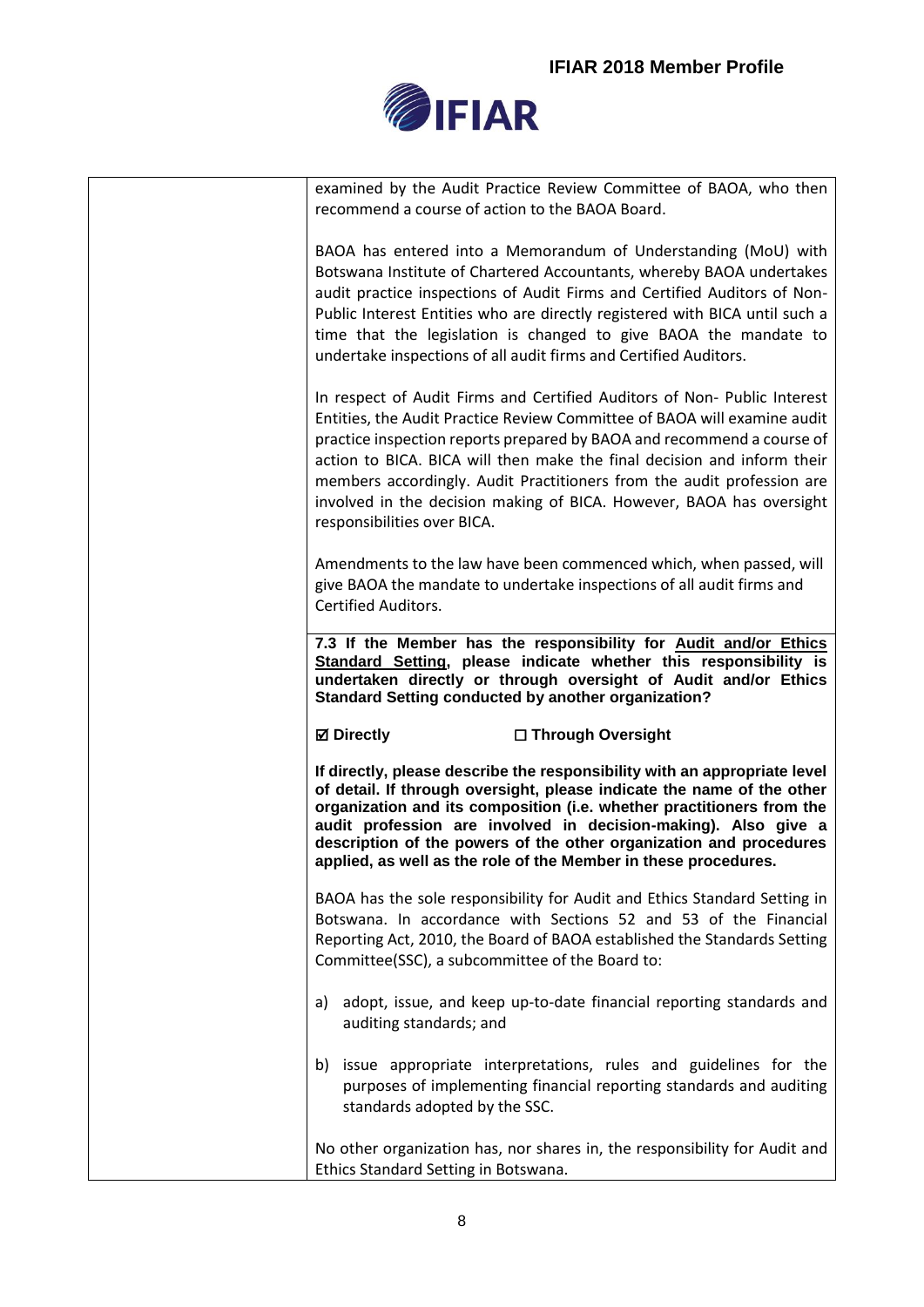

| conducted by another organization?                             | 7.4 If the Member has the responsibility for Permanent Education of<br>Auditors, please indicate whether this responsibility is undertaken<br>directly or through oversight of Permanent Education of Auditors                                                                                                                                                                                                                          |
|----------------------------------------------------------------|-----------------------------------------------------------------------------------------------------------------------------------------------------------------------------------------------------------------------------------------------------------------------------------------------------------------------------------------------------------------------------------------------------------------------------------------|
| $\square$ Directly                                             | <b>Ø Through Oversight</b>                                                                                                                                                                                                                                                                                                                                                                                                              |
|                                                                | If directly, please describe the responsibility with an appropriate level<br>of detail. If through oversight, please indicate the name of the other<br>organization and its composition (i.e. whether practitioners from the<br>audit profession are involved in decision-making). Also give a<br>description of the powers of the other organization and procedures<br>applied, as well as the role of the Member in these procedures. |
| BAOA. Amongst the primary objectives of BICA are to:           | Permanent Education of Auditors of Public Interest Entities is the primary<br>responsibility of BAOA; while that of Auditors of Non-Public Interest<br>Entities is the responsibility of Botswana institute of Chartered<br>Accountants (BICA), a Professional Accountancy Organization regulated by                                                                                                                                    |
| of members of the Institute and students;<br>C)<br>profession. | a) promote, maintain and increase the knowledge, skills and competence<br>b) ensure that members obtain the necessary technical and ethical<br>guidance that enables them to meet the needs of the community in<br>areas in which they have special knowledge and expertise; and<br>maintain and monitor high quality practical training at all levels of the                                                                           |
| making of BICA.                                                | Audit Practitioners from the audit profession are involved in the decision                                                                                                                                                                                                                                                                                                                                                              |
| referral to other organization(s)?                             | 7.5 If the Member has the responsibility for <b>Enforcement</b> , please<br>indicate whether this responsibility is undertaken directly or through                                                                                                                                                                                                                                                                                      |
| <b>⊠</b> Directly                                              | <b>Ø Through Referral</b>                                                                                                                                                                                                                                                                                                                                                                                                               |
|                                                                | If through referral, please indicate the name of the other organization<br>and its composition (i.e. whether practitioners from the audit<br>profession are involved in decision-making). Also give a description<br>of the enforcement powers of the other organization and procedures<br>applied, as well as the role of the Member in these procedures.                                                                              |
| and Certified Auditors of Public Interest Entities.            | BAOA is directly responsible for Enforcement relating to Audit Firms                                                                                                                                                                                                                                                                                                                                                                    |
| things, enforce:<br>a)<br>Department of the Authority;         | The Board has established the Enforcement Committee to, among other<br>the recommendations of the Audit Practice Review Committee<br>following audit quality reviews conducted by the Technical                                                                                                                                                                                                                                         |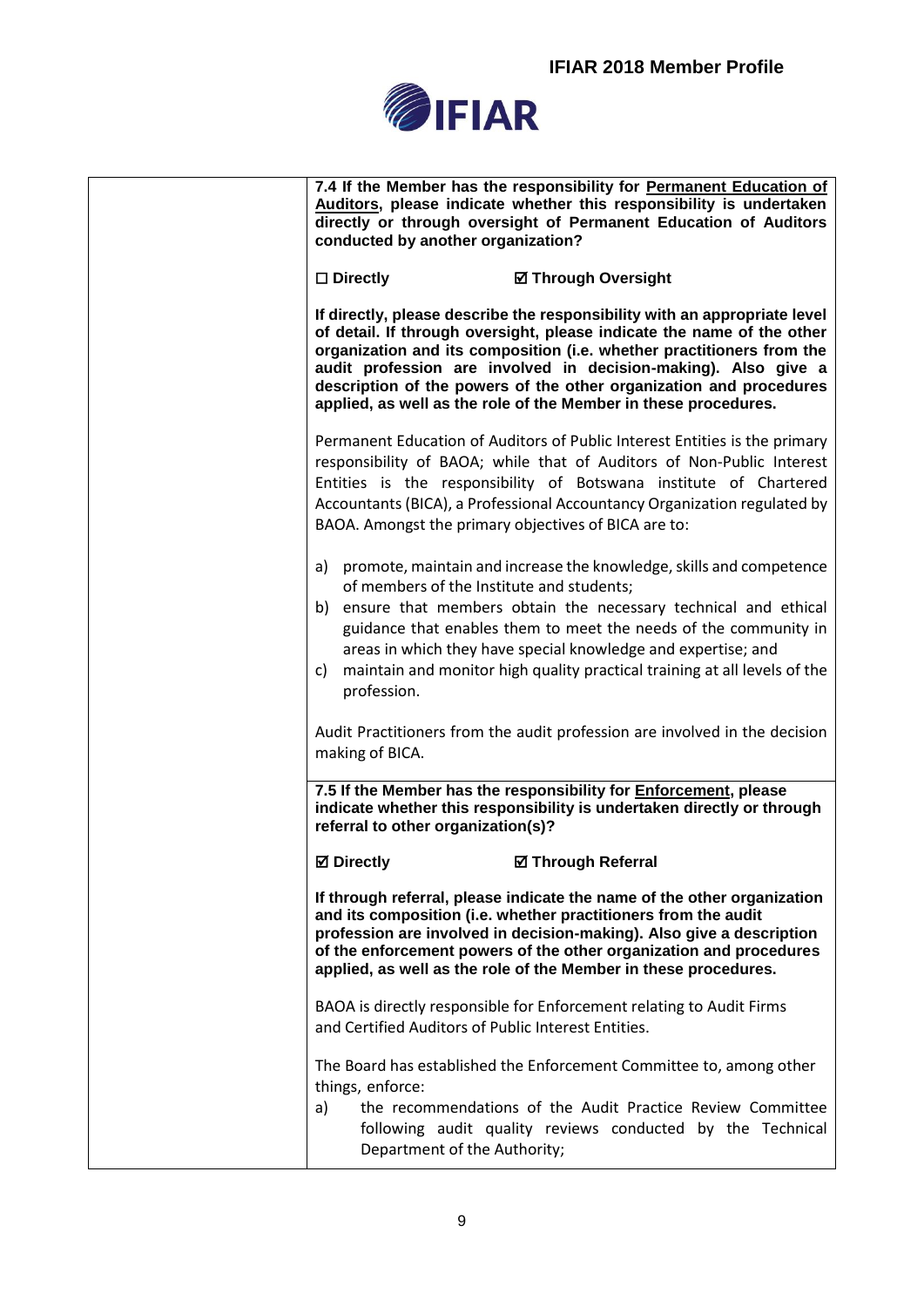

|    |                                                                                                      | b)<br>the recommendations of the Financial Reporting Monitoring<br>Committee following reviews conducted by the Technical<br>Department of the Authority;                                                                                                                                                                                                                                                                                                                                                                                                                                                                                                                                    |  |
|----|------------------------------------------------------------------------------------------------------|----------------------------------------------------------------------------------------------------------------------------------------------------------------------------------------------------------------------------------------------------------------------------------------------------------------------------------------------------------------------------------------------------------------------------------------------------------------------------------------------------------------------------------------------------------------------------------------------------------------------------------------------------------------------------------------------|--|
|    |                                                                                                      | the outcomes of reviews carried out on the "Fit and Proper" tests<br>c)<br>carried out on Certified Auditors; and                                                                                                                                                                                                                                                                                                                                                                                                                                                                                                                                                                            |  |
|    |                                                                                                      | d)<br>any violations of ethical codes and independence requirements by<br>Certified Auditors identified by the Technical Department of the<br>Authority during Audit Practice Reviews and Financial Reporting<br>Monitoring reviews.                                                                                                                                                                                                                                                                                                                                                                                                                                                         |  |
|    |                                                                                                      | The Botswana Institute of Chartered Accountants (BICA), regulated by<br>BAOA, is directly responsible for Enforcement relating to Audit Firms<br>and Certified Auditors of Non- Public Interest Entities.                                                                                                                                                                                                                                                                                                                                                                                                                                                                                    |  |
|    |                                                                                                      | At the first meeting of the BICA Council held after each annual general<br>meeting of the Institute, or as soon as possible thereafter, the Council<br>appoints a Disciplinary Committee to, among others, hold an inquiry<br>where the Council has reasonable grounds to believe, by a written<br>complaint made to it that a member:<br>(a) is suspected of professional misconduct);<br>(b) is suspected of committing a material irregularity;<br>(c) has contravened or is in breach of the code, rules or standards of the<br>Institute which are in accordance with the rules of the Institute; or<br>(d) has become mentally incapable and is unfit to practice.                     |  |
|    |                                                                                                      | 7.6 If the Member has the responsibility for other tasks within the area<br>of Audit Oversight, please describe with an appropriate level of detail:                                                                                                                                                                                                                                                                                                                                                                                                                                                                                                                                         |  |
|    |                                                                                                      | BAOA's full mandate is provided above at Part 7.1 of the Profile.                                                                                                                                                                                                                                                                                                                                                                                                                                                                                                                                                                                                                            |  |
| 8. | <b>Main Other</b><br><b>Responsibilities of the</b><br>Member outside the<br>area of Audit Oversight | 8.1 Please describe with an appropriate level of detail whether the<br>Member has responsibility for tasks outside the area of audit oversight<br>such as Supervision of Financial Reporting or Securities Regulation:                                                                                                                                                                                                                                                                                                                                                                                                                                                                       |  |
|    |                                                                                                      | BAOA's full mandate is provided above at Part 7.1 of the Profile.                                                                                                                                                                                                                                                                                                                                                                                                                                                                                                                                                                                                                            |  |
|    |                                                                                                      | Specific to Supervision of Financial Reporting, BAOA's responsibilities<br>through its Board's subcommittee, the Financial Reporting Monitoring<br>Committee (FRMC) is to review the financial statements of Public Interest<br>Entities (PIEs) or other entities required under any enactment to file its<br>financial statements and reports with a Government Department or<br>Authority, in order to determine whether they are in compliance with the<br>law and applicable reporting requirements as stipulated in the Act and the<br>Authority's Rules and Regulations; with the ultimate objective of<br>protecting public interest. In fulfilment of the foregoing, the FRMC shall: |  |
|    |                                                                                                      | review financial statements for compliance with financial reporting<br>a)<br>requirements of any relevant enactment; financial reporting standards                                                                                                                                                                                                                                                                                                                                                                                                                                                                                                                                           |  |